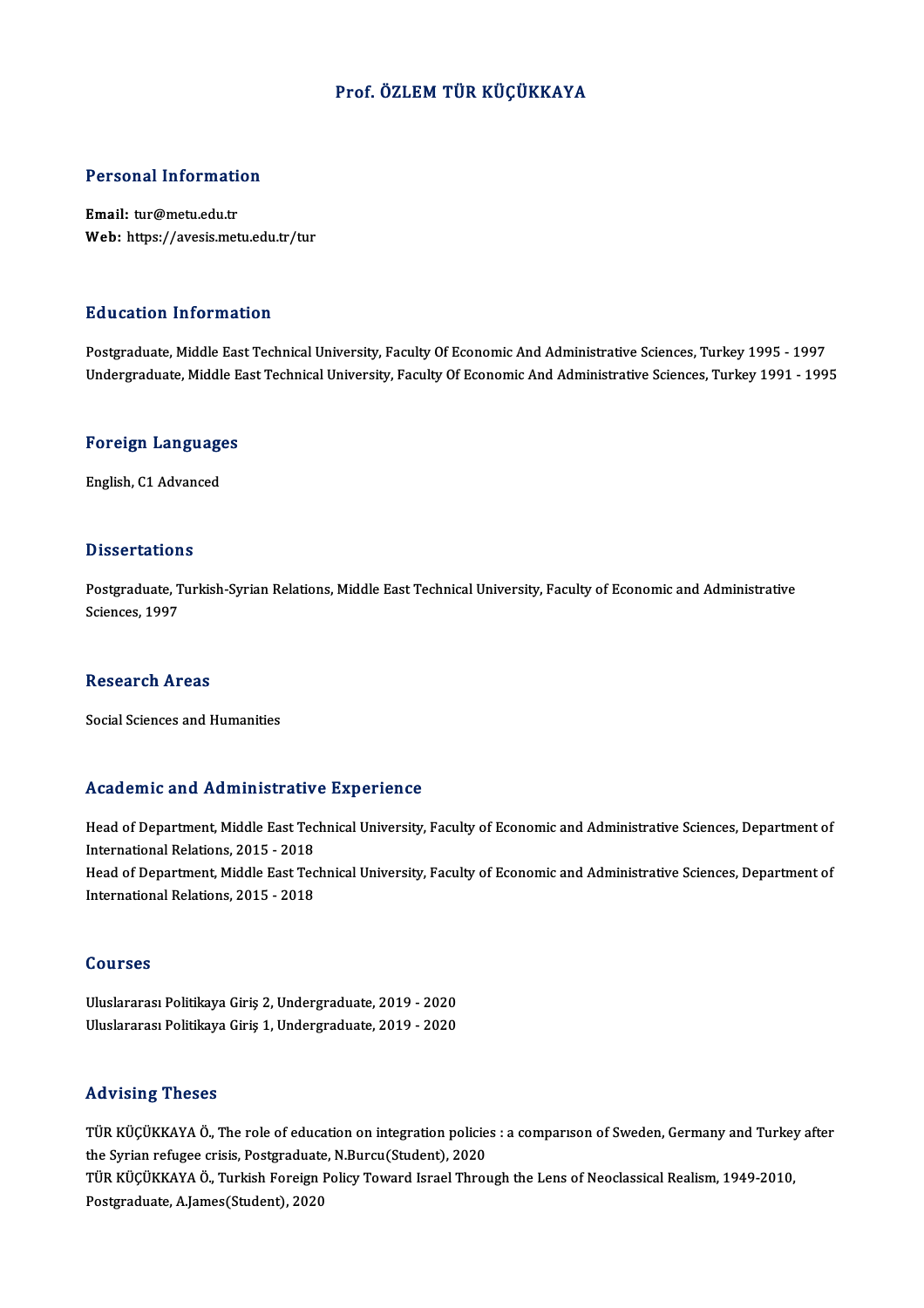TÜR KÜÇÜKKAYA Ö., Political opposition against the French rule in mandate Syria: 1920-1946, Postgraduate,<br>H.Ualv(Student), 2020 TÜR KÜÇÜKKAYA Ö., Po<br>H.Uslu(Student), 2020<br>TÜR KÜÇÜKKAYA Ö. Ye TÜR KÜÇÜKKAYA Ö., Political opposition against the French rule in mandate Syria: 1920-1946, Postgraduate,<br>H.Uslu(Student), 2020<br>TÜR KÜÇÜKKAYA Ö., Yemen as a weak state: contextualizing the yemeni civil wars of 1962 and 201

H.Uslu(Student), 2020<br>TÜR KÜÇÜKKAYA Ö., Yemen as a weak<br>Postgraduate, A.Aygül(Student), 2020<br>TÜR KÜÇÜKKAYA Ö. Russian Syrian na TÜR KÜÇÜKKAYA Ö., Yemen as a weak state: contextualizing the yemeni civil wars of 1962 and 2014 in regional politics<br>Postgraduate, A.Aygül(Student), 2020<br>TÜR KÜÇÜKKAYA Ö., Russian-Syrian relations since the Arab spring: a

Postgraduate, A.Aygül(Student), 2020<br>TÜR KÜÇÜKKAYA Ö., Russian-Syrian relations since the Arab spring: a strong alliance, Postgraduate, A.Hüma(Student),<br>2020 TÜR KÜÇÜKKAYA Ö., Russian-Syrian relations since the Arab spring: a strong alliance, Postgraduate, A.Hüma(Stud<br>2020<br>TÜR KÜÇÜKKAYA Ö., Israeli foreign policy towards syrian uprising: a defensive realist perspective, Postgra

2020<br>TÜR KÜÇÜKKAYA Ö., Israeli fo<br>Ö.Eskiduman(Student), 2019<br>TÜR KÜÇÜKKAYA Ö. The islan TÜR KÜÇÜKKAYA Ö., Israeli foreign policy towards syrian uprising: a defensive realist perspective, Postgraduate,<br>Ö.Eskiduman(Student), 2019<br>TÜR KÜÇÜKKAYA Ö., The islamic state's ideology: constitution of doctrine and terri

Ö.Eskiduman(Student), 2019<br>TÜR KÜÇÜKKAYA Ö., The islamic state's ideology: constitution<br>dabiq and rumiyah, Doctorate, A.Badaw(Student), 2019<br>TÜR KÜÇÜKKAYA Ö. Dobating nuclear preliferation and TÜR KÜÇÜKKAYA Ö., The islamic state's ideology: constitution of doctrine and territoriality through the discourses in<br>dabiq and rumiyah, Doctorate, A.Badaw(Student), 2019<br>TÜR KÜÇÜKKAYA Ö., Debating nuclear proliferation an

dabiq and rumiyah, Doc<br>TÜR KÜÇÜKKAYA Ö., Del<br>R.Öncel(Student), 2019<br>TÜP KÜÇÜKKAYA Ö. K... TÜR KÜÇÜKKAYA Ö., Debating nuclear proliferation and international security nexus: the case of İran, Po.<br>R.Öncel(Student), 2019<br>TÜR KÜÇÜKKAYA Ö., Kurdish issue and Turkey's relations with Iraq and Syria: 1991-2016, Postgra

R.Öncel(Student), 2019<br>TÜR KÜÇÜKKAYA Ö., Kurd<br>A.AKGÜN(Student), 2018<br>TÜP KÜÇÜYKAYA Ö. Impa

TÜR KÜÇÜKKAYA Ö., Kurdish issue and Turkey's relations with Iraq and Syria: 1991-2016, Postgraduate,<br>A.AKGÜN(Student), 2018<br>TÜR KÜÇÜKKAYA Ö., Impact of neopatrimonialism on the trajectory of the conflict in Syria, Postgrad A.AKGÜN(Student), 2018<br>TÜR KÜÇÜKKAYA Ö., Impact of neopatrimonialism on the trajectory of the conflict in Syria, Postgraduate,<br>B.SALAYMEH(Student), 2018 TÜR KÜÇÜKKAYA Ö., Impact of neopatrimonialism on the trajectory of the conflict in Syria, Postgraduate,<br>B.SALAYMEH(Student), 2018<br>TÜR KÜÇÜKKAYA Ö., The impact of lisbon treaty on the European Union foreign policy actorness

B.SALAYMEH(Student), 2018<br>TÜR KÜÇÜKKAYA Ö., The impact of lisbon treaty on the Europe<br>Arab-Israeli conflict, Postgraduate, E.YAĞMUR(Student), 2018<br>TÜR KÜÇÜKKAYA Ö. A Claussuitzian reading of Bussian interv TÜR KÜÇÜKKAYA Ö., The impact of lisbon treaty on the European Union foreign policy actorness: The case<br>Arab-Israeli conflict, Postgraduate, E.YAĞMUR(Student), 2018<br>TÜR KÜÇÜKKAYA Ö., A Clausewitzian reading of Russian inter

Arab-Israeli conflict, Postgraduate, E.YAĞMUR(Student), 2018<br>TÜR KÜÇÜKKAYA Ö., A Clausewitzian reading of Russian intervention in the Syrian civil war, Postgraduate,<br>N.AL(Student), 2017 TÜR KÜÇÜKKAYA Ö., A Clausewitzian reading of Russian intervention in the Syrian civil war, Postgraduate,<br>N.AL(Student), 2017<br>TÜR KÜÇÜKKAYA Ö., Us foreign policy and violent non-state actors in the 2000s cases of HAMAS and

N.AL(Student), 2017<br>TÜR KÜÇÜKKAYA Ö., Us for<br>S.AKKAYA(Student), 2017<br>TÜR KÜÇÜKKAYA Ö. JSTƏS!

S.AKKAYA(Student), 2017<br>TÜR KÜÇÜKKAYA Ö., Israel's policy responses to egypt in the post-Mubarak era, Postgraduate, B.N(Student), 2017 S.AKKAYA(Student), 2017<br>TÜR KÜÇÜKKAYA Ö., Israel's policy responses to egypt in the post-Mubarak era, Postgraduate, B.N(Student), 2017<br>TÜR KÜÇÜKKAYA Ö., Israel's policy responses to Egypt in the post-Mubarak era, Postgradu TÜR KÜÇÜKKAYA Ö., Israel's policy responses to egypt in the post-Mubarak era, Postgraduate, B.N(Student), 2017<br>TÜR KÜÇÜKKAYA Ö., Israel's policy responses to Egypt in the post-Mubarak era, Postgraduate, B.NUR(Student), 201 TÜR KÜÇÜKKAYA Ö., Israel's policy responses to Egypt in the post-Mubarak<br>TÜR KÜÇÜKKAYA Ö., Analyzing the United Nations peacekeeping operations<br>and the Central African Republic, Postgraduate, P.ALTINAY(Student), 2017<br>TÜR K

TÜR KÜÇÜKKAYA Ö., Analyzing the United Nations peacekeeping operations from feminist perspective: Cases of Bosnia<br>and the Central African Republic, Postgraduate, P.ALTINAY(Student), 2017<br>TÜR KÜÇÜKKAYA Ö., The perception of and the Central African Republic, Postgraduate, P.ALTINAY(Student), 2017<br>TÜR KÜÇÜKKAYA Ö., The perception of "The Middle East" in Turkey: How do Turkish scholars of Middle East studies and<br>other disciplines perceive the ar TÜR KÜÇÜKKAYA Ö., The perception of "The Middle East" in Turkey: How do Turkish scholars of Middle East stu<br>other disciplines perceive the area?, Postgraduate, M.GÖKYAR(Student), 2016<br>TÜR KÜÇÜKKAYA Ö., Sectarian groups as

other disciplines perceive<br>TÜR KÜÇÜKKAYA Ö., Sect<br>M.TINAS(Student), 2016<br>TÜR KÜÇÜKKAYA Ö. Syri TÜR KÜÇÜKKAYA Ö., Sectarian groups as sub-state foreign policy actors? The case study of Lebanon, Doctora<br>M.TINAS(Student), 2016<br>TÜR KÜÇÜKKAYA Ö., Syrian-Iranian relations during Bashar al-Assad period: A test case for all

M.TINAS(Student), 2016<br>TÜR KÜÇÜKKAYA Ö., Syrian-Iranian relations during Bashar al-Assad period: A test case for alliance theories,<br>Postgraduate, G.COŞKUN(Student), 2016 TÜR KÜÇÜKKAYA Ö., Syrian-Iranian relations during Bashar al-Assad period: A test case for alliance theories,<br>Postgraduate, G.COŞKUN(Student), 2016<br>TÜR KÜÇÜKKAYA Ö., The Perception of —"The Middle East" in Turkey: how do Tu

Postgraduate, G.COŞKUN(Student), 2016<br>TÜR KÜÇÜKKAYA Ö., The Perception of —"The Middle East" in Turkey: how do Tur<br>and other disciplines perceive the area?, Postgraduate, M.Gökyar(Student), 2016<br>TÜR KÜÇÜKKAYA Ö. Turkey'e r TÜR KÜÇÜKKAYA Ö., The Perception of —"The Middle East" in Turkey: how do Turkish scholars of Middl<br>and other disciplines perceive the area?, Postgraduate, M.Gökyar(Student), 2016<br>TÜR KÜÇÜKKAYA Ö., Turkey's relations with İ

and other disciplines perce<br>TÜR KÜÇÜKKAYA Ö., Turke<br>D.FİKRET(Student), 2016<br>TÜP KÜÇÜKKAYA Ö. Turke TÜR KÜÇÜKKAYA Ö., Turkey's relations with İsrael in the 2000s: A constructivist perspective, Doctorate,<br>D.FİKRET(Student), 2016<br>TÜR KÜÇÜKKAYA Ö., Turkey's relations with Israel in the 2000s: a constructivist perspective, D

D.FİKRET(Student), 2016<br>TÜR KÜÇÜKKAYA Ö., Turkey's relations with Israel in the 2000s: a constructivist perspective, Doctorate,<br>D.Fikret(Student), 2016 TÜR KÜÇÜKKAYA Ö., Turkey's relations with Israel in the 2000s: a constructivist perspective, Doctorate,<br>D.Fikret(Student), 2016<br>TÜR KÜÇÜKKAYA Ö., Explaining cold peace in the Middle East: The cases of Egyptian-Israeli and

D.Fikret(Student), 2016<br>TÜR KÜÇÜKKAYA Ö., Explaining cold peace in the M<br>processes, Doctorate, Z.SÜTALAN(Student), 2015<br>TÜR KÜÇÜKKAYA Ö. Turkish Esymtian relations (1 TÜR KÜÇÜKKAYA Ö., Explaining cold peace in the Middle East: The cases of Egyptian-Israeli and Jordanian-Isr<br>processes, Doctorate, Z.SÜTALAN(Student), 2015<br>TÜR KÜÇÜKKAYA Ö., Turkish-Egyptian relations (1922-1956) and the im

processes, Doctorate, Z.SÜTALAN(Student), 20<br>TÜR KÜÇÜKKAYA Ö., Turkish-Egyptian relation<br>Postgraduate, S.ÖTERBÜLBÜL(Student), 2015<br>TÜR KÜÇÜKKAYA Ö. Turkish Saudi relations ve

TÜR KÜÇÜKKAYA Ö., Turkish-Egyptian relations (1922-1956) and the impact of the Free Officers Revolution,<br>Postgraduate, S.ÖTERBÜLBÜL(Student), 2015<br>TÜR KÜÇÜKKAYA Ö., Turkish-Saudi relations within the context of internal an Postgraduate, S.ÖTERBÜLBÜL(Student), 2015<br>TÜR KÜÇÜKKAYA Ö., Turkish-Saudi relations within<br>the 2000s, Postgraduate, S.CENGİZ(Student), 2015<br>TÜR KÜÇÜKKAYA Ö. Bosilianse of the Nesserist idea the 2000s, Postgraduate, S.CENGİZ(Student), 2015

TÜR KÜÇÜKKAYA Ö., Resilience of the Nasserist ideology in Egypt: from its emergence to the Arab Spring, Postgraduate,<br>C.SAHİN(Student), 2014 TÜR KÜÇÜKKAYA Ö., Resilience of the Nasserist ideology in Egypt: from its emergence to the Arab Spring, Postgraduate,<br>C.ŞAHİN(Student), 2014<br>TÜR KÜÇÜKKAYA Ö., The Ottoman policy towards Jewish immigration and settlement in

C.ŞAHİN(Student), 2014<br>TÜR KÜÇÜKKAYA Ö., The Ottoman poli<br>Postgraduate, B.Barın(Student), 2014<br>TÜR KÜÇÜKKAYA Ö., The Ottoman poli TÜR KÜÇÜKKAYA Ö., The Ottoman policy towards Jewish immigration and settlement in Ottoman Palestine: 18<br>Postgraduate, B.Barın(Student), 2014<br>TÜR KÜÇÜKKAYA Ö., The Ottoman policy towards Jewish immigration and settlement in

Postgraduate, B.Barın(Student), 2014<br>TÜR KÜÇÜKKAYA Ö., The Ottoman policy towards Jewish immigration and settlement in Palestine: 1882-1920,<br>Postgraduate, B.BARIN(Student), 2014

TÜR KÜÇÜKKAYA Ö., A comparative analysis of religion-state relations: a case study on Turkey and Iran, Doctorate,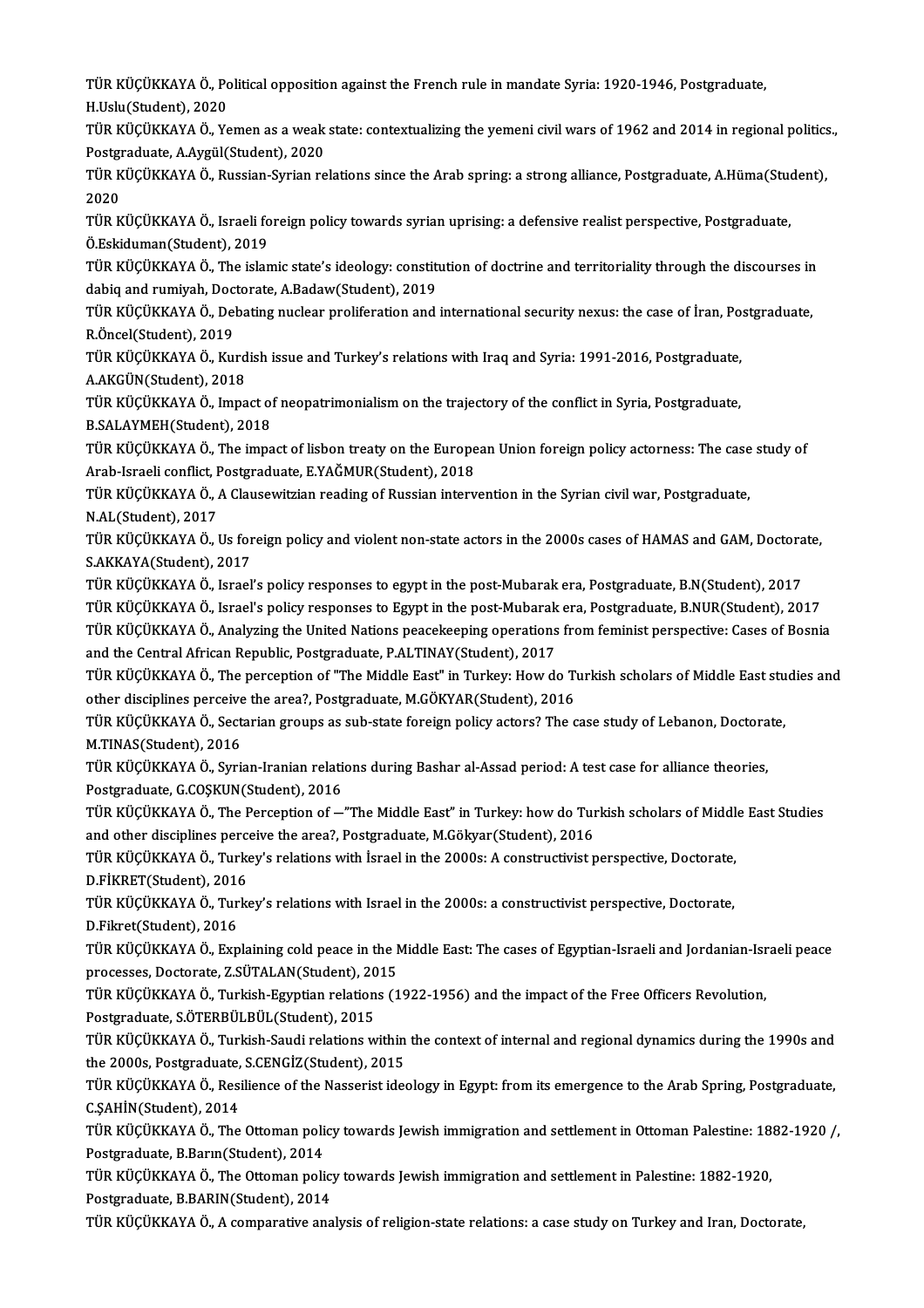A.HAZIR(Student),2014

A.HAZIR(Student), 2014<br>TÜR KÜÇÜKKAYA Ö., Iranian foreign policy in the 2000s: A neo-realist perspective, Postgraduate, G.FIRAT(Student),<br>2014 A.HAZ<br>TÜR K<br>2014<br>TÜR K TÜR KÜÇÜKKAYA Ö., Iranian foreign policy in the 2000s: A neo-realist perspective, Postgraduate, G.FIRAT(S<br>2014<br>TÜR KÜÇÜKKAYA Ö., The Factors for the rise of political Islam: Muslim Brotherhood in Egypt, Postgraduate,<br>A Poh

2014<br>TÜR KÜÇÜKKAYA Ö., The Factors for the rise of political Islam: Muslim Brotherhood in Egypt, Postgraduate,<br>A.Pehlivan(Student), 2013 TÜR KÜÇÜKKAYA Ö., The Factors for the rise of political Islam: Muslim Brotherhood in Egypt, Postgraduate,<br>A.Pehlivan(Student), 2013<br>TÜR KÜÇÜKKAYA Ö., The three phases of Kurdish mobilisation in Iraq: politicization, instit

A.Pehlivan(Student), 2013<br>TÜR KÜÇÜKKAYA Ö., The three phases of Kurdish mobilisation in Iraq: politiciz<br>constitutionalization 1946-2012, Postgraduate, B.Sinantorunu(Student), 2013<br>TÜR KÜÇÜKKAYA Ö. Surian foreign polisy tow TÜR KÜÇÜKKAYA Ö., The three phases of Kurdish mobilisation in Iraq: politicization, institutionaliz<br>constitutionalization 1946-2012, Postgraduate, B.Sinantorunu(Student), 2013<br>TÜR KÜÇÜKKAYA Ö., Syrian foreign policy toward

constitutionalization 1946-2012, Postgraduate, B.Sinantorunu(Student), 2013<br>TÜR KÜÇÜKKAYA Ö., Syrian foreign policy towards Israel, Postgraduate, S.Tonkuş(Student), 2013<br>TÜR KÜCÜKKAYA Ö., The three phases of Kurdish mobili

TÜR KÜÇÜKKAYA Ö., Syrian foreign policy towards Israel, Postgraduate, S.Tonkuş(<br>TÜR KÜÇÜKKAYA Ö., The three phases of Kurdish mobilisation in Iraq: Politicizatio<br>constitutionalization; 1946-2012, Postgraduate, B.SİNANTORUN

TÜR KÜÇÜKKAYA Ö., Conflict and cooperation: Syria-United States Relations Through 1970-2011, Postgraduate,<br>F.Tığrak(Student), 2012 constitutionalization; 194<br>TÜR KÜÇÜKKAYA Ö., Con<br>F.Tığrak(Student), 2012<br>TÜR KÜÇÜKKAYA Ö. The

TÜR KÜÇÜKKAYA Ö., The Impact of palestinian refugees on Lebanese politics, Postgraduate, H.Hilal(Student), 2012 F.Tığrak(Student), 2012<br>TÜR KÜÇÜKKAYA Ö., The Impact of palestinian refugees on Lebanese politics, Postgraduate, H.Hilal(Student), 2012<br>TÜR KÜÇÜKKAYA Ö., Syrian foreign policy from independence to the Baath Party's accessi TÜR KÜÇÜKKAYA Ö., The Impact of pa<br>TÜR KÜÇÜKKAYA Ö., Syrian foreign po<br>Postgraduate, N.Salık(Student), 2012<br>TÜR KÜÇÜKKAYA Ö. Turkish Ironian TÜR KÜÇÜKKAYA Ö., Syrian foreign policy from independence to the Baath Party's accession to power : 1946-1963,<br>Postgraduate, N.Salık(Student), 2012<br>TÜR KÜÇÜKKAYA Ö., Turkish-Iranian relations in the 2000s: rapprochement or

Postgi<br>TÜR K<br>2012<br>Tür K TÜR KÜÇÜKKAYA Ö., Turkish-Iranian relations in the 2000s: rapprochement or beyond?, Doctorate, Ö.Sezin(S<br>2012<br>TÜR KÜÇÜKKAYA Ö., Economic relations between Turkey and Iran from 1990 to 2010: a Turkish perspective,<br>Pestspedu

2012<br>TÜR KÜÇÜKKAYA Ö., Economic relations between Turkey and Iran from 1990 to 2010: a Turkish perspective,<br>Postgraduate, E.Eruysal(Student), 2011 TÜR KÜÇÜKKAYA Ö., Economic relations between Turkey and Iran from 1990 to 2010: a Turkish perspective,<br>Postgraduate, E.Eruysal(Student), 2011<br>TÜR KÜÇÜKKAYA Ö., Tribalism, citizenship and state-formation in Kuwait, Postgrad

Postgraduate, E.Eruysal(Student), 2011<br>TÜR KÜÇÜKKAYA Ö., Tribalism, citizenship and state-formation in Kuwait, Postgraduate, C.Oskay(Student<br>TÜR KÜÇÜKKAYA Ö., Oman's foreign policy between 1970-2008, Postgraduate, E.Akseki TÜR KÜÇÜKKAYA Ö., Tribalism, citizenship and state-formation in Kuwait, Postgraduate, C.Oskay(Student), 2010<br>TÜR KÜÇÜKKAYA Ö., Oman's foreign policy between 1970-2008, Postgraduate, E.Akseki(Student), 2010<br>TÜR KÜÇÜKKAYA Ö.

TÜR KÜÇÜKKAYA Ö., Oman's foreign policy between 1970-2008, Postgraduate, E.Akseki(Student), 2010<br>TÜR KÜÇÜKKAYA Ö., Terrorism and the Israeli-palestinian peace process, Postgraduate, T.Öztürk(Student), 2010<br>TÜR KÜÇÜKKAYA Ö.

TÜR KÜÇÜKKAYA Ö., Terrorism and the<br>TÜR KÜÇÜKKAYA Ö., Modernization pro<br>Postgraduate, S.Arslan(Student), 2010<br>TÜR KÜÇÜKKAYA Ö. Iranian puslear sr TÜR KÜÇÜKKAYA Ö., Modernization processes and constitutional revolutions in the Ottoman Empire and Iran,<br>Postgraduate, S.Arslan(Student), 2010<br>TÜR KÜÇÜKKAYA Ö., Iranian nuclear crisis and its impact on Us-Iranian relations

Postgraduate, S.Arslan(S<br>TÜR KÜÇÜKKAYA Ö., Iran<br>S.Üzmez(Student), 2010<br>TÜR KÜÇÜKKAYA Ö. The TÜR KÜÇÜKKAYA Ö., Iranian nuclear crisis and its impact on Us-Iranian relations between 1953-2008, Postgra<br>S.Üzmez(Student), 2010<br>TÜR KÜÇÜKKAYA Ö., The transformation of the political ideology and the democracy discourse o

S.Üzmez(Student), 2010<br>TÜR KÜÇÜKKAYA Ö., The transformation of the political ideology and the democracy discourse of the muslim<br>brotherhood in Egypt, Postgraduate, E.Avşar(Student), 2008 TÜR KÜÇÜKKAYA Ö., The transformation of the political ideology and the democracy discourse of the muslim<br>brotherhood in Egypt, Postgraduate, E.Avşar(Student), 2008<br>TÜR KÜÇÜKKAYA Ö., Turkish foreign policy towards Israel: t

brotherhood in Egypt, Postgraduate, E.<br>TÜR KÜÇÜKKAYA Ö., Turkish foreign po<br>Postgraduate, T.Turan(Student), 2008<br>TÜR KÜÇÜKKAYA Ö. Contending annue TÜR KÜÇÜKKAYA Ö., Turkish foreign policy towards Israel: the implications of Turkey's relations with the west,<br>Postgraduate, T.Turan(Student), 2008<br>TÜR KÜÇÜKKAYA Ö., Contending approaches to security in ısrael: 1948-2000,

Postgraduate, T.Turan(Student), 2008<br>TÜR KÜÇÜKKAYA Ö., Contending approaches to security in ısrael: 1948-2000, Postgraduate, Z.Başer(Student), 2008<br>TÜR KÜÇÜKKAYA Ö., Global tendencies, local implications : the role of inte TÜR KÜÇÜKKAYA Ö., Contending approaches to security<br>TÜR KÜÇÜKKAYA Ö., Global tendencies, local implication:<br>Gaza, 1993-2003, Postgraduate, A.Tezel(Student), 2007<br>TÜR KÜÇÜKKAYA Ö., The effects of surensen union fund TÜR KÜÇÜKKAYA Ö., Global tendencies, local implications : the role of international organizations in the West Bank a<br>Gaza, 1993-2003, Postgraduate, A.Tezel(Student), 2007<br>TÜR KÜÇÜKKAYA Ö., The effects of european union fun

Gaza,<br>TÜR K<br>2007<br>Tür K TÜR KÜÇÜKKAYA Ö., The effects of european union funding on Turkish civil society, Postgraduate, S.Arkan(Student),<br>2007<br>TÜR KÜÇÜKKAYA Ö., Globalization and the political economy of reform in Jordan (1989-2002), Postgraduate

TÜR KÜÇÜKKAYA Ö., Globalization and the political economy of reform in Jordan (1989-2002), Postgraduate,

# Articles Published in Journals That Entered SCI, SSCI and AHCI Indexes

- rticles Published in Journals That Entered SCI, SSCI and AHCI Ind<br>I. Lebanon and the Syrian Civil War: Sectarian Perceptions and Positions<br>Tines M. Tine Kisikkeya Ö I. Lebanon and the Syrian Civil War: Sectarian Perceptions and Positions<br>Tinas M., Tür Küçükkaya Ö. JOURNAL OF BALKAN AND NEAR EASTERN STUDIES, vol.23, no.2, pp.321-338, 2021 (Journal Indexed in SSCI) Tinas M., Tür Küçükkaya Ö.<br>JOURNAL OF BALKAN AND NEAR EASTERN STUDIES, vol.23, 1<br>II. Rethinking the Tunisian miracle: a party politics view<br>Vordimei Covikei S. Tüp KüçükkAYA Ö.
- JOURNAL OF BALKAN AND NEAR EASTE<br>Rethinking the Tunisian miracle: a <sub>I</sub><br>Yardimci-Geyikci S., TÜR KÜÇÜKKAYA Ö.<br>DEMOCRATIZATION vel 25 ne 5 nn 793 Rethinking the Tunisian miracle: a party politics view<br>Yardimci-Geyikci S., TÜR KÜÇÜKKAYA Ö.<br>DEMOCRATIZATION, vol.25, no.5, pp.787-803, 2018 (Journal Indexed in SSCI)<br>Challenges of Demographic Pressures and Pessures Ssarsi

# Yardimci-Geyikci S., TÜR KÜÇÜKKAYA Ö.<br>DEMOCRATIZATION, vol.25, no.5, pp.787-803, 2018 (Journal Indexed in SSCI)<br>III. Challenges of Demographic Pressures and Resource Scarcity on the Political Economy in the Levant<br>& MENA **DEMOCRATIZATIC<br>Challenges of De<br>& MENA Region<br>T<sup>in</sup> KüçüvyAMA** TÜR KÜÇÜKKAYA Ö.

ULUSLARARASI ILISKILER-INTERNATIONAL RELATIONS, vol.15, no.60, pp.75-87, 2018 (Journal Indexed in SSCI)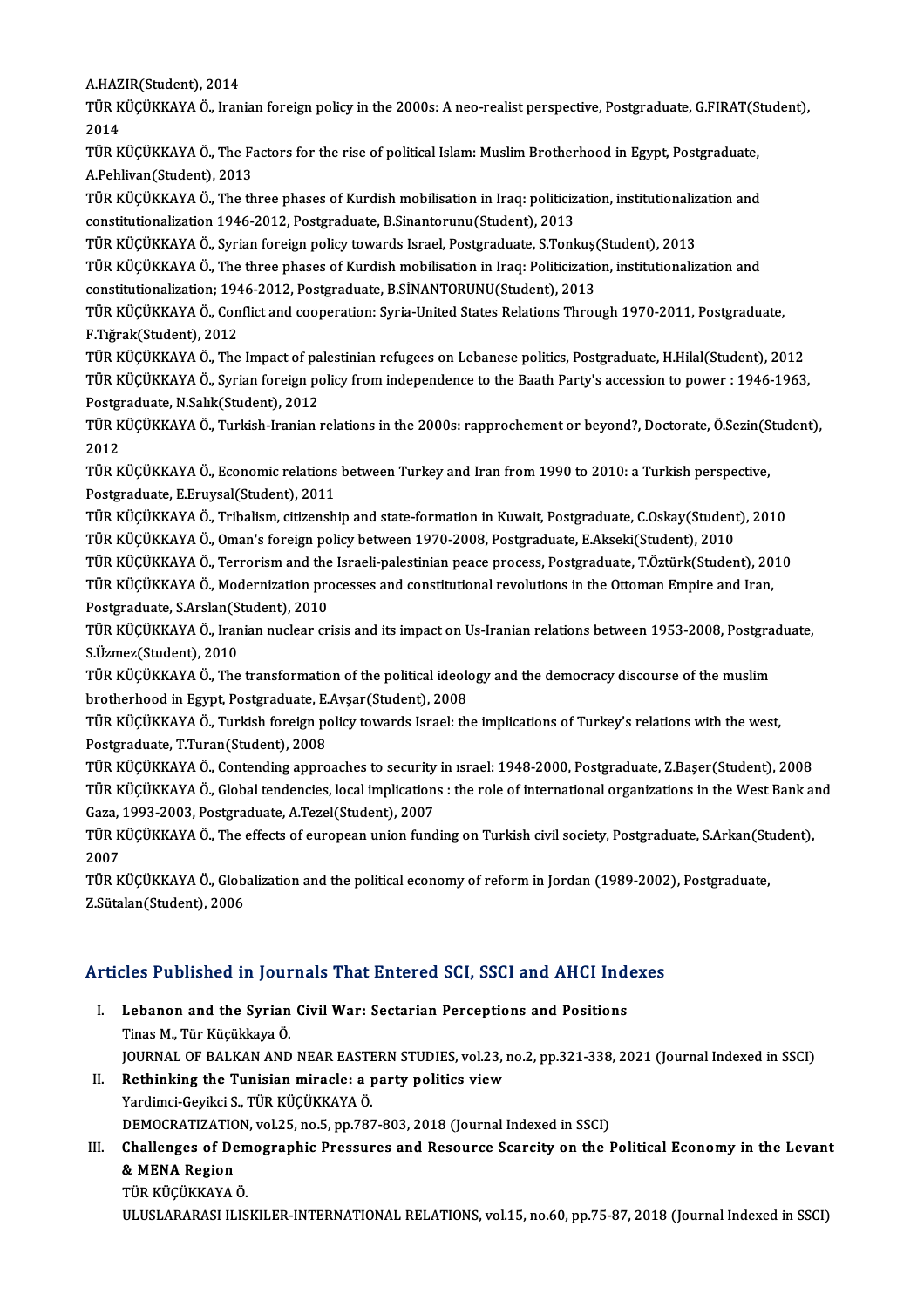- IV. Sectarian Actors in Foreign Policy Making: 2006 Lebanese War Revisited<br>Tines M. Tüp vüçüvyaya ö Sectarian Actors in Foreig<br>Tinas M., TÜR KÜÇÜKKAYA Ö.<br>ULUSLARARASLU ISKU ER IN ULUSLARARASI ILISKILER-INTERNATIONAL RELATIONS, vol.15, no.59, pp.129-143, 2018 (Journal Indexed in<br>SSCI) Tinas M., TÜR KÜÇÜKKAYA Ö. ULUSLARARASI ILISKILER-INTERNATIONAL RELATIONS, vol.15, no.59, pp.129-143, 2018 (Journal Indexed<br>SSCI)<br>V. "Small States" in International Relations: Development, Definition, Foreign Policy and Alliance<br>Rebayier SSCI)<br>"Small Sta<br>Behavior<br>Tüp vücü "Small States" in Internatic<br>Behavior<br>TÜR KÜÇÜKKAYA Ö., SALIK N.<br>ULUSLARARASLU ISKU ER IN. Behavior<br>TÜR KÜÇÜKKAYA Ö., SALIK N.<br>ULUSLARARASI ILISKILER-INTERNATIONAL RELATIONS, vol.14, no.53, pp.3-22, 2017 (Journal Indexed in SSCI) TÜR KÜÇÜKKAYA Ö., SALIK N.<br>ULUSLARARASI ILISKILER-INTERNATIONAL RELATIONS, vol.14, no.53, pp.3-22, 2017 (Journal In<br>VI. Paradoxes in Turkey's Syria policy: Analyzing the critical episode of agenda building<br>TÜP KÜÇÜKKAYA Ö. ULUSLARARASI ILISKILER-INTERI<br><mark>Paradoxes in Turkey's Syria p</mark><br>TÜR KÜÇÜKKAYA Ö., Kumral M. A.<br>NEW PERSPECTIVES ON TURKEY Paradoxes in Turkey's Syria policy: Analyzing the critical episode of agend:<br>TÜR KÜÇÜKKAYA Ö., Kumral M. A.<br>NEW PERSPECTIVES ON TURKEY, no.55, pp.107-132, 2016 (Journal Indexed in SSCI)<br>Feonomic Polations with the Middle F TÜR KÜÇÜKKAYA Ö., Kumral M. A.<br>NEW PERSPECTIVES ON TURKEY, no.55, pp.107-132, 2016 (Journal Indexed in SSCI)<br>VII. Economic Relations with the Middle East Under the AKP-Trade, Business Community and
- NEW PERSPECTIVES ON TURKEY, no.55, pp.107-132, 2016 (Journal Indexed in SSCI)<br>Economic Relations with the Middle East Under the AKP-Trade, Business Consintegration with Neighboring Zones<br>TÜR KÜCÜKKAYA Ö. Reintegration with Neighboring Zones Reintegration with Neighboring Zones<br>TÜR KÜÇÜKKAYA Ö.<br>TURKISH STUDIES, vol.12, no.4, pp.589-602, 2011 (Journal Indexed in SSCI)<br>Wemen between tradition and shange: The Justice and Developmen TÜR KÜÇÜKKAYA Ö.<br>TURKISH STUDIES, vol.12, no.4, pp.589-602, 2011 (Journal Indexed in SSCI)<br>VIII. Women between tradition and change: The Justice and Development Party experience in Turkey<br>Cital: Z.A. Tur.Ö.
- TURKISH STUDIES<br>Women betwee<br>Citak Z. A. , Tur Ö.<br>MIDDI E EASTERN Women between tradition and change: The Justice and Development Pa<br>Citak Z. A. , Tur Ö.<br>MIDDLE EASTERN STUDIES, vol.44, pp.455-469, 2008 (Journal Indexed in SSCI)<br>Enem Distant Neighbors to Pertnere? Changing Syrian Turkish Citak Z. A. , Tur Ö.<br>MIDDLE EASTERN STUDIES, vol.44, pp.455-469, 2008 (Journal Indexed in SSCI)<br>IX. From Distant Neighbors to Partners? Changing Syrian-Turkish Relations
- MIDDLE EASTERN STUDIES, ve<br>From Distant Neighbors to<br>Altunışık M., Tür Küçükkaya Ö.<br>Segurity Dialogue vel 37. pp.33 <mark>From Distant Neighbors to Partners? Changing Syrian-Turkish</mark><br>Altunışık M., Tür Küçükkaya Ö.<br>Security Dialogue, vol.37, pp.229-248, 2006 (Journal Indexed in SSCI) Security Dialogue, vol.37, pp.229-248, 2006 (Journal Indexed in SSCI)<br>Articles Published in Other Journals

- rticles Published in Other Journals<br>I. Turkey's Role in Middle East and Gulf Security<br>Tür Küsükkaya Ö Türkey's Role in<br>Türkey's Role in<br>Tür Küçükkaya Ö.<br>Asian Jaurnal of M Tür Küçükkaya Ö.<br>Asian Journal of Middle Eastern and Islamic Studies, vol.13, no.4, pp.592-603, 2019 (Journal Indexed in ESCI) Tür Küçükkaya Ö.<br>Asian Journal of Middle Eastern and Islamic Studies, vol.13, no.<br>II. İsrail'in Özür Dilemesi Sonrası Türkiye-İsrail İlişkileri<br>Tüp vüçüvyaya Ö.
- Asian Journal of Mid<br>İsrail'in Özür Dile:<br>TÜR KÜÇÜKKAYA Ö.<br>Ortadoğu Analiz vol İsrail'in Özür Dilemesi Sonrası Türkiye-İsrail İlişkileri<br>TÜR KÜÇÜKKAYA Ö.<br>Ortadoğu Analiz, vol.5, no.54, 2013 (National Non-Refereed Journal)<br>Turkey and Jaraal in the 2000s Enam Geonaration te Gonflist
- TÜR KÜÇÜKKAYA Ö.<br>Ortadoğu Analiz, vol.5, no.54, 2013 (National Non-Refereed Journal)<br>III. Turkey and Israel in the 2000s From Cooperation to Conflict<br>TÜR KÜÇÜKKAYA Ö. Ortadoğu Analiz, vol<mark>.</mark><br>Turkey and Israel<br>TÜR KÜÇÜKKAYA Ö.<br>Israel Studies vol.17 Turkey and Israel in the 2000s From Cooperation to Conflict<br>TÜR KÜÇÜKKAYA Ö.<br>Israel Studies, vol.17, pp.45-66, 2012 (Refereed Journals of Other Institutions)<br>Turkich Surian polations, whore are we going?
- IV. Turkish-Syrian relations—where are we going? Israel Studies, vol.17<br><mark>Turkish-Syrian re</mark>l<br>TÜR KÜÇÜKKAYA Ö.<br>UNISCI Discussion B UNISCI Discussion Papers, 2010 (Refereed Journals of Other Institutions)
- V. AKP and Woman: Organization, Conservatism, and the Headscarf Tür Küçükkaya Ö., Çıtak Aytürk Z. A. AKP and Woman: Organization, Conservatism, and the Headscarf<br>Tür Küçükkaya Ö., Çıtak Aytürk Z. A.<br>Mülkiye, vol.30, no.252, pp.259-274, 2006 (Other Refereed National Journals)<br>ISLAMIC MOVEMENTS IN THE MIDDLE EAST ECVPT AS A Tür Küçükkaya Ö., Çıtak Aytürk Z. A.<br>Mülkiye, vol.30, no.252, pp.259-274, 2006 (Other Refereed National Journals)<br>VI. ISLAMIC MOVEMENTS IN THE MIDDLE EAST EGYPT AS A CASE STUDY<br>TÜP KÜÇÜKKAYA Ö
- Mülkiye, vol.30, no.2<br>ISLAMIC MOVEME<br>TÜR KÜÇÜKKAYA Ö.<br>Persentiens, vol.6, no ISLAMIC MOVEMENTS IN THE MIDDLE EAST EGYPT AS A C<br>TÜR KÜÇÜKKAYA Ö.<br>Perceptions, vol.6, no.4, 2001 (Other Refereed National Journals) Perceptions, vol.6, no.4, 2001 (Other Refereed National Journals)<br>Books & Book Chapters

ooks & Book Chapters<br>I. Turkey and Egypt in the Yemen Crisis<br>Tür Küsüldrava Ö tə & Book ona<br>Turkey and Egy<br>Tür Küçükkaya Ö.<br>in:Clobel Begians Turkey and Egypt in the Yemen Crisis<br>Tür Küçükkaya Ö.<br>in: Global, Regional and Local Dynamics in the Yemen Crisis, Stephen W. Day and Noel Brehony, Editor, Palgrave<br>Magmillan, Lordon, Lordon, np.179,193,2020 Tür Küçükkaya Ö.<br>in: Global, Regional and Local Dynamics in the ነ<br>Macmillan, London , London, pp.179-193, 2020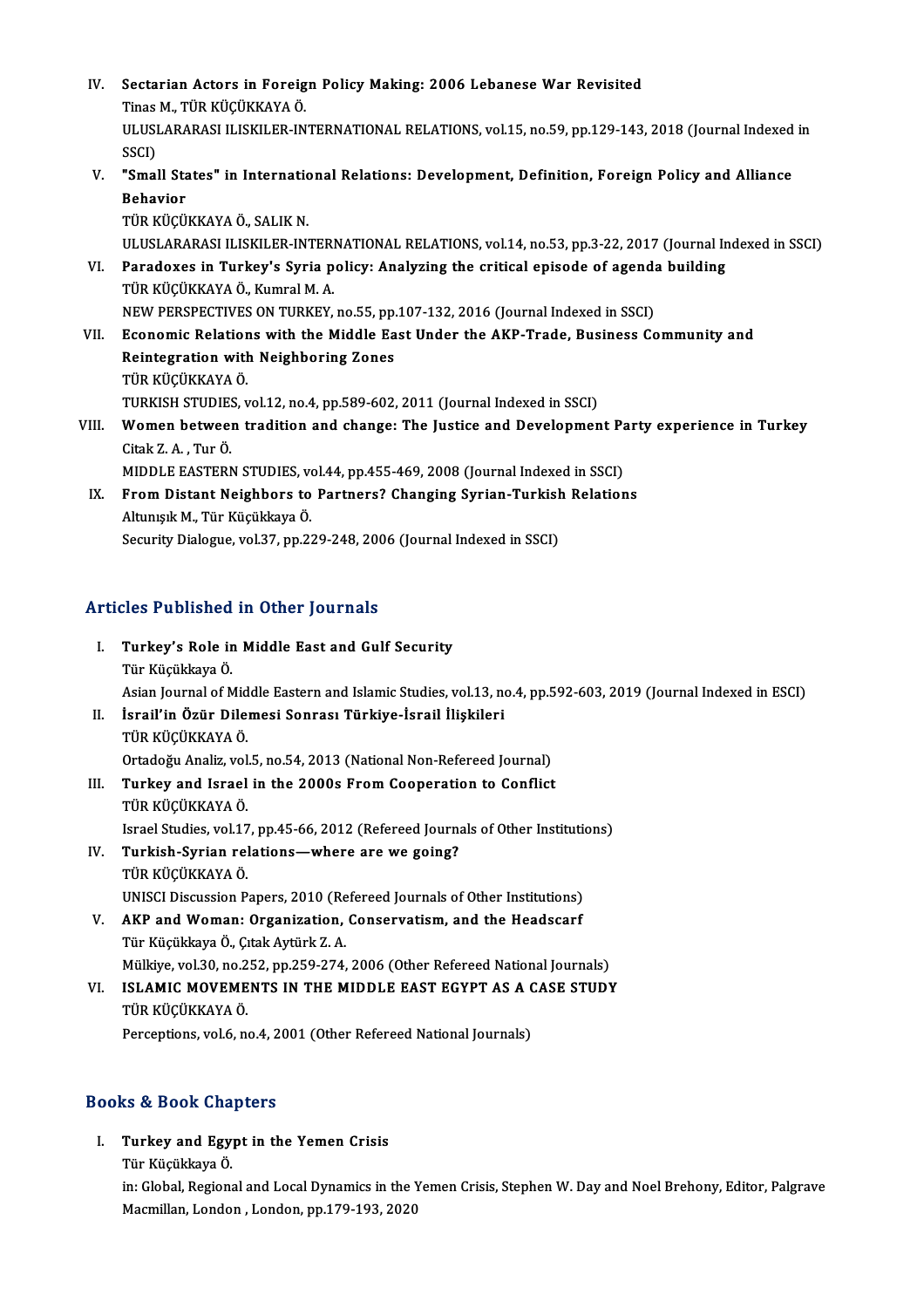- II. Engaging with the Middle East: The Rise and Fall of Turkish Leadership in the 2000s TÜR KÜÇÜKKAYA Ö. Engaging with the Middle East: The Rise and Fall of Turkish Leadership in the 2000s<br>TÜR KÜÇÜKKAYA Ö.<br>in: Turkey s Public Diplomacy, Senem Çevik, Philip Seib, Editor, Palgrave Macmillan, New-York, pp.67-84, 2015<br>2000li Yıll
- III. 2000li Yıllarda Türk Dış Politikasını Anlamak<br>TÜR KÜÇÜKKAYA Ö., HAN A. K. in: Turkey s Public Diplomacy, !<br>2000li Yıllarda Türk Dış Po<br>TÜR KÜÇÜKKAYA Ö., HAN A. K.<br>in: 2000 li Yıllarda Türk Dış Pol in: 2000 li Yıllarda Türk Dış Politikası, Ozden Zeynep Oktav, Helin Sarı Ertem, Editor, Nobel, pp.13-46, 2015 TÜR KÜÇÜKKAYA Ö., HAN A. K.<br>in: 2000 li Yıllarda Türk Dış Politikası, Ozden Zeynep Oktav<br>IV. Turkey-Syria Relations: Between Enmity and Amity<br>Hinnebuseb B. TÜR KÜÇÜKKAYA Ö
- in: 2000 li Yıllarda Türk Dış Politika:<br><mark>Turkey-Syria Relations: Betwee</mark><br>Hinnebusch R., TÜR KÜÇÜKKAYA Ö.<br>Ashsata 2012 Tur<mark>key-Syria</mark><br>Hinnebusch R.,<br>Ashgate, 2013<br>Turkey Challe Hinnebusch R., TÜR KÜÇÜKKAYA Ö.<br>Ashgate, 2013<br>V. Turkey Challenges of Continuity and Change
- Ashgate, 2013<br><mark>Turkey Challenges of Conti</mark><br>Altunışık M., Tür Küçükkaya Ö.<br>Poutledge Gursen Lenden, Le <mark>Turkey Challenges of Continuity and C</mark><br>Altunışık M., Tür Küçükkaya Ö.<br>Routledge Curzon, London , London, 2005

# Routledge Curzon, London, London, 2005<br>Refereed Congress / Symposium Publications in Proceedings

efereed Congress / Symposium Publications in Proceedings<br>I. Türkiye'nin Suriye ve Yemen İç Savaşları Bağlamında Ortadoğu Siyaseti<br>Türkiye'nin Küçükkaya ö Türkiye'nin Suriye<br>Türkiye'nin Suriye<br>T<sup>ürk Sosual Bilimler</sup> Türkiye'nin Suriye ve Yemen İç Savaşları Bağlamında O<br>TÜR KÜÇÜKKAYA Ö.<br>Türk Sosyal Bilimler Derneği, Turkey, 26 - 28 November 2019<br>Türkiye'nin Suriye ve Yemen İş Savaşları Bağlamında Q

- TÜR KÜÇÜKKAYA Ö.<br>Türk Sosyal Bilimler Derneği, Turkey, 26 28 November 2019<br>II. Türkiye'nin Suriye ve Yemen İç Savaşları Bağlamında Ortadoğu Siyaseti<br> Tüp KüçükkAYA Ö Türk Sosyal Bilimler<br><mark>Türkiye'nin Suriye</mark><br>TÜR KÜÇÜKKAYA Ö.<br>Türk Sosyal Bilimler Türkiye'nin Suriye ve Yemen İç Savaşları Bağlamında O<br>TÜR KÜÇÜKKAYA Ö.<br>Türk Sosyal Bilimler Derneği, Turkey, 26 - 28 November 2019<br>Turkey'yye Bola in Middle Fast and Culf Sesurity
- TÜR KÜÇÜKKAYA Ö.<br>Türk Sosyal Bilimler Derneği, Turkey, 26 28 November<br>III. Turkey'xxs Role in Middle East and Gulf Security<br>TÜR KÜÇÜKKAYA Ö Türk Sosyal Bilimler<br><mark>Turkey'xxs Role ir</mark><br>TÜR KÜÇÜKKAYA Ö.<br>Culf Bessersh Mesti TÜR KÜÇÜKKAYA Ö.<br>Gulf Research Meeting, Cambridge, Canada, 15 - 18 July 2019 TÜR KÜÇÜKKAYA Ö.<br>Gulf Research Meeting, Cambridge, Canada, 15 - 18 July 2019<br>IV. A Trajectory of Involvement: Hezbollah and the Syrian Civil War
- Gulf Research Meeting, Cambrid<br>A Trajectory of Involvemen<br>ELHAN N., TÜR KÜÇÜKKAYA Ö.<br>Centre for Syrian Studies 4th In A Trajectory of Involvement: Hezbollah and the Syrian Civil War<br>ELHAN N., TÜR KÜÇÜKKAYA Ö.<br>Centre for Syrian Studies 4th International Conference on Syria, 1 - 04 August 2018<br>Highullah and the Syrian Civil Wary A Two Lavel ELHAN N., TÜR KÜÇÜKKAYA Ö.<br>Centre for Syrian Studies 4th International Conference on Syria, 1 - 04 August 2018<br>V. Hizbullah and the Syrian Civil War: A Two Level Game Analysis
- Centre for Syrian Studies 4th In<br>Hizbullah and the Syrian Cive<br>TÜR KÜÇÜKKAYA Ö., ELHAN N.<br>PRISMES Conforones 2017 Mor BRISMES Conference 2017 Movement and Migration in the Middle East: People and Ideas in Flux, Edinburgh, Saint<br>Helena, 5 - 07 July 2017 TÜR KÜÇÜKKAYA Ö., ELF<br>BRISMES Conference 20<br>Helena, 5 - 07 July 2017<br>Processos of Democra BRISMES Conference 2017 Movement and Migration in the Middle East: People and Ideas in<br>Helena, 5 - 07 July 2017<br>VI. Processes of Democratic Consolidation in Tunisia – A Political Party Perspective<br>Tip Vicily AVA Ö VARDIMCL
- Helena, 5 07 July 2017<br>Processes of Democratic Consolidatio<br>TÜR KÜÇÜKKAYA Ö., YARDIMCI GEYİKÇİ Ş.<br>Pritish Sesisty for Middle Festern Studies I Processes of Democratic Consolidation in Tunisia – A Politica<br>TÜR KÜÇÜKKAYA Ö., YARDIMCI GEYİKÇİ Ş.<br>British Society for Middle Eastern Studies BRISMES, 5 - 07 July 2017<br>Climate Change and Mignation in the Middle East frome TÜR KÜÇÜKKAYA Ö., YARDIMCI GEYİKÇİ Ş.<br>British Society for Middle Eastern Studies BRISMES, 5 - 07 July 2017<br>VII. Climate Change and Migration in the Middle East froman Anthropocene Perspective<br>TÜR KÜÇÜKKAYA Ö.
- British Society for M<br>Climate Change an<br>TÜR KÜÇÜKKAYA Ö.<br>Anthronocone Mobil Climate Change and Migration in the Middle East froman Anthropocene Perspec<br>TÜR KÜÇÜKKAYA Ö.<br>Anthropocene Mobilities - The politics of Movement in an Age of Change, 1 - 02 June 2017<br>Challanges of Demographic Pressure, Clim

# TÜR KÜÇÜKKAYA Ö.<br>Anthropocene Mobilities - The politics of Movement in an Age of Change, 1 - 02 June 2017<br>VIII. Challenges of Demographic Pressure, Climate Change, and Resource Scarcity for Political Economy in<br>the Leve Anthropocer<br>Challenges<br>the Levant<br>Tip *vi*iciivi Challenges of Dem<br>the Levant<br>TÜR KÜÇÜKKAYA Ö.<br>Thel evant Frem an the Levant<br>TÜR KÜÇÜKKAYA Ö.<br>TheLevant: From ancient gateway to modern chaos - the search for a regional order, 27 - 28 April 2017

## Supported Projects

Supported Projects<br>TÜR KÜÇÜKKAYA Ö., Project Supported by Higher Education Institutions, SİYASAL PARTİLER, PARTİ SİSTEMLERİ VE<br>REMOKRATİKLESME: ARAR RAHARI SONRASI ORTARQĞIYDA SİYASAL RARTİLERİN VE RARTİ SİSTEMI ERİNİN OLU DAPPOTTON TTOJOCES<br>TÜR KÜÇÜKKAYA Ö., Project Supported by Higher Education Institutions, SİYASAL PARTİLER, PARTİ SİSTEMLERİ VE<br>DEMOKRATİKLEŞME: ARAP BAHARI SONRASI ORTADOĞU'DA SİYASAL PARTİLERİN VE PARTİ SİSTEMLERİNİN OLUŞ TÜR KÜÇÜKKAYA Ö., Proj<br>DEMOKRATİKLEŞME: AR<br>SÜREÇLERİ, 2014 - 2016<br>TÜR KÜÇÜKKAYA Ö. ZIRE DEMOKRATİKLEŞME: ARAP BAHARI SONRASI ORTADOĞU'DA SİYASAL PARTİLERİN VE PARTİ SİSTEMLERİNİN OLUŞUM<br>SÜREÇLERİ, 2014 - 2016<br>TÜR KÜÇÜKKAYA Ö., ZIRH B. C. , Project Supported by Higher Education Institutions, "ARAP BAHARI" VE O

SÜREÇLERİ, 2014 - 2016<br>TÜR KÜÇÜKKAYA Ö., ZIRH B. C. , Project Supported by Higher Education Institutions, "ARAP BAHARI" VE ORTA DOĞU'DA<br>DEVLET-DIŞI AKTÖRLER: HİZBULLAH ÖRNEĞİ, 2014 - 2016